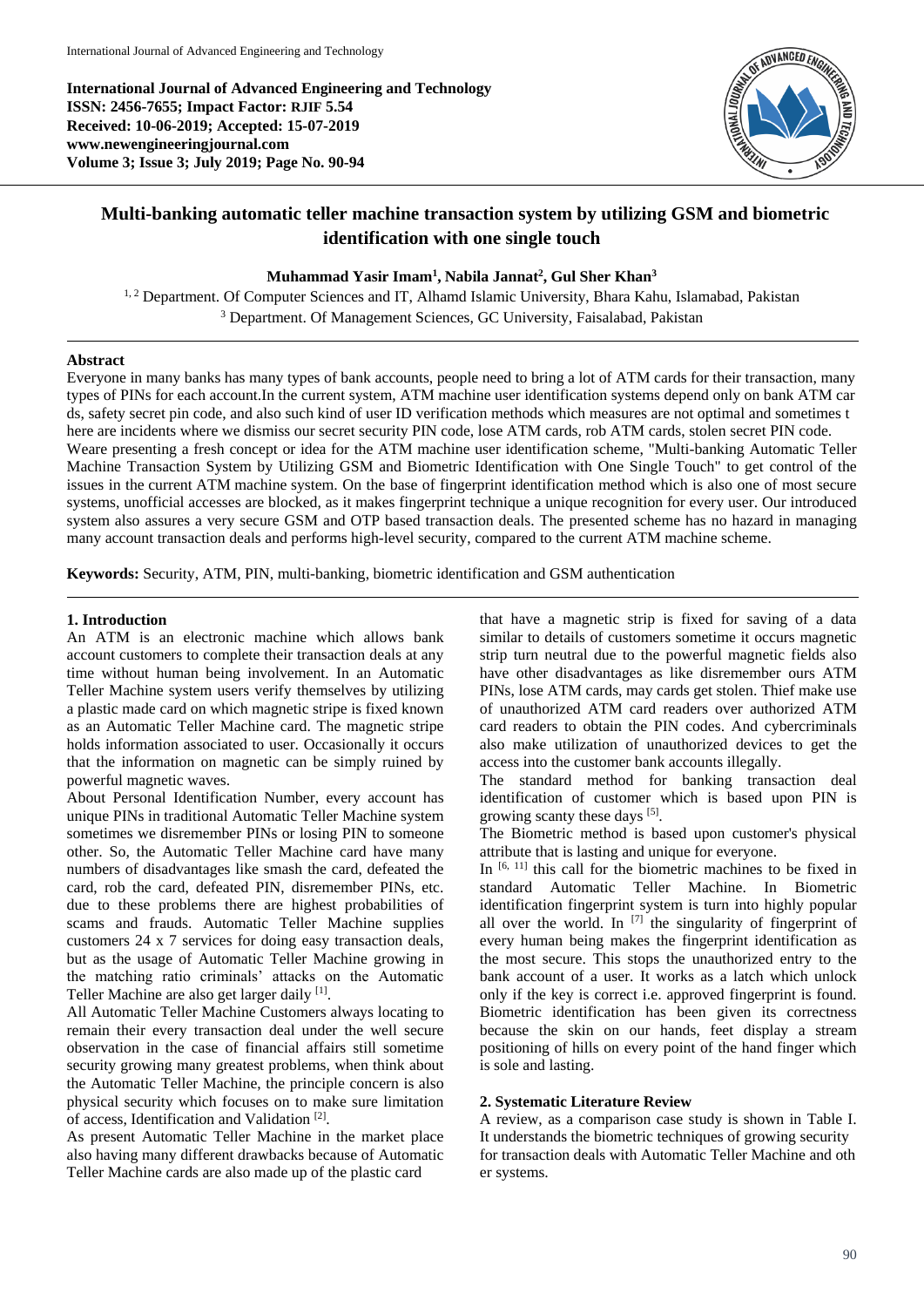| Sr.<br>No.       | Title of the<br>Research<br>Papers                                                                                                                                                                           | Method                                                                                                                                                                                             | Benefits                                                                                                                         | Drawbacks                                                                                            |
|------------------|--------------------------------------------------------------------------------------------------------------------------------------------------------------------------------------------------------------|----------------------------------------------------------------------------------------------------------------------------------------------------------------------------------------------------|----------------------------------------------------------------------------------------------------------------------------------|------------------------------------------------------------------------------------------------------|
| $\overline{1}$ . | own<br>An<br>Banking<br>Biometric<br>M/C system<br>with wrong<br>identificatio<br>n Applied to<br>Fingerprint<br>method and<br>Iris method<br>with<br>along<br>GSM<br>for<br>One<br>Time<br>Password<br>[5]. | <b>GSM</b><br>Technolo<br>gy,<br>Biometri<br>c Method<br>and<br>RFID                                                                                                                               | 1.<br>Sure<br>identifica<br>tion<br>2. Extend<br>the<br>security<br>3.<br>High<br>$1$ e $v$ e $1$<br>correctne<br>SS             | Probably<br>GSM system<br>or network<br>lack<br>оf<br>success<br>happen                              |
| 2.               | An obstacle<br>Based<br>Biometric<br>plan<br>on<br>Automatic<br>Teller<br>Machine and<br>Swiping<br>Machine<br>$[13]$                                                                                        | (EDC)<br>Electroni<br>Data<br>c<br>Capture                                                                                                                                                         | 1.lasting<br>ness<br>оf<br>sensors<br>2.Reliabi<br>lity<br>and<br>Security                                                       | Time<br>use,<br>sensor<br>problem and<br>noise                                                       |
| 3.               | Biometric<br>in<br>system<br>Human-<br>Machine<br>Interaction<br>[3]                                                                                                                                         | Human-<br>Machine<br>interconn<br>ection<br>technolo<br>gy,<br>decision<br>taking<br>methods                                                                                                       | 1.Give<br>decision<br>taking<br>system<br>2.high<br>level<br>correctne<br>SS                                                     | This system<br>requires<br>to<br>be sensitive<br>to<br>folk<br>dissimilarity,<br>face<br>appearance. |
| 4.               | Аn<br>article<br>technique to<br>increase the<br>security<br>of<br>Automatic<br>Teller<br>Machine<br>utilizing<br>Biometric<br>method [26]                                                                   | Encodin<br>and<br>g<br>Decodin<br>The<br>g,<br>Blowfish<br>Algorith<br>m.<br>Binaized.<br>images<br>of<br>tee<br>fingerpri<br>nt<br>and<br>the Gray<br>scale<br>image of<br>the<br>fingerpri<br>nt | 1<br>Decreasi<br>the<br>ng<br>bandwidt<br>h and the<br>time<br>needed<br>for<br>the<br>transmiss<br>ion.<br>2.Supply<br>security | recognize the<br>center points<br>Image<br>fed<br>may change<br>in angle.                            |
| 5.               | Biometric<br>standard:<br>А<br>of<br>analysis<br>fingerprint,<br>iris<br>appearance<br>and<br>face<br>appearance<br>[6]                                                                                      | ОA<br>Algorith<br>$\mathbf m$                                                                                                                                                                      | Powerful<br>performa<br>nce                                                                                                      | Generate<br>more noise                                                                               |
| 6.               | Instinctually<br>Facial<br>identificatio<br>for<br>n<br>Automatic<br>Teller<br>Machine<br>customers<br>[7]                                                                                                   | Magnetic<br>stripe<br>is<br>use<br>for<br>informati<br>on saving                                                                                                                                   | 1.Inform<br>ation can<br>bе<br>changed<br>if<br>essential<br>2.<br>Less<br>expensiv<br>е                                         | data can be<br>ruined.<br>Breakable                                                                  |
| 7.               | Automatic<br>Teller<br>Machine<br>system<br>1S<br>relying<br>on<br>fingerprint<br>identificatio<br>n [8]                                                                                                     | Gabor<br>filter<br>Algorith<br>${\bf m}$<br>and<br>Direction<br>filter<br>Algorith<br>m.<br>Embedde<br>d<br>System<br>model,<br>ARM 9.<br>GSM<br>system                                            | 1.<br>Security<br>quality<br>were<br>increased<br>2.<br>Stability<br>and<br>accuracy<br>оf<br>fingerpri<br>nt<br>attributes      | Fingerprint<br>image<br>occupy a lot<br>amount<br>of<br>noise, thus it<br>consuming<br>many time     |

**Table 1:** Systematic literature review table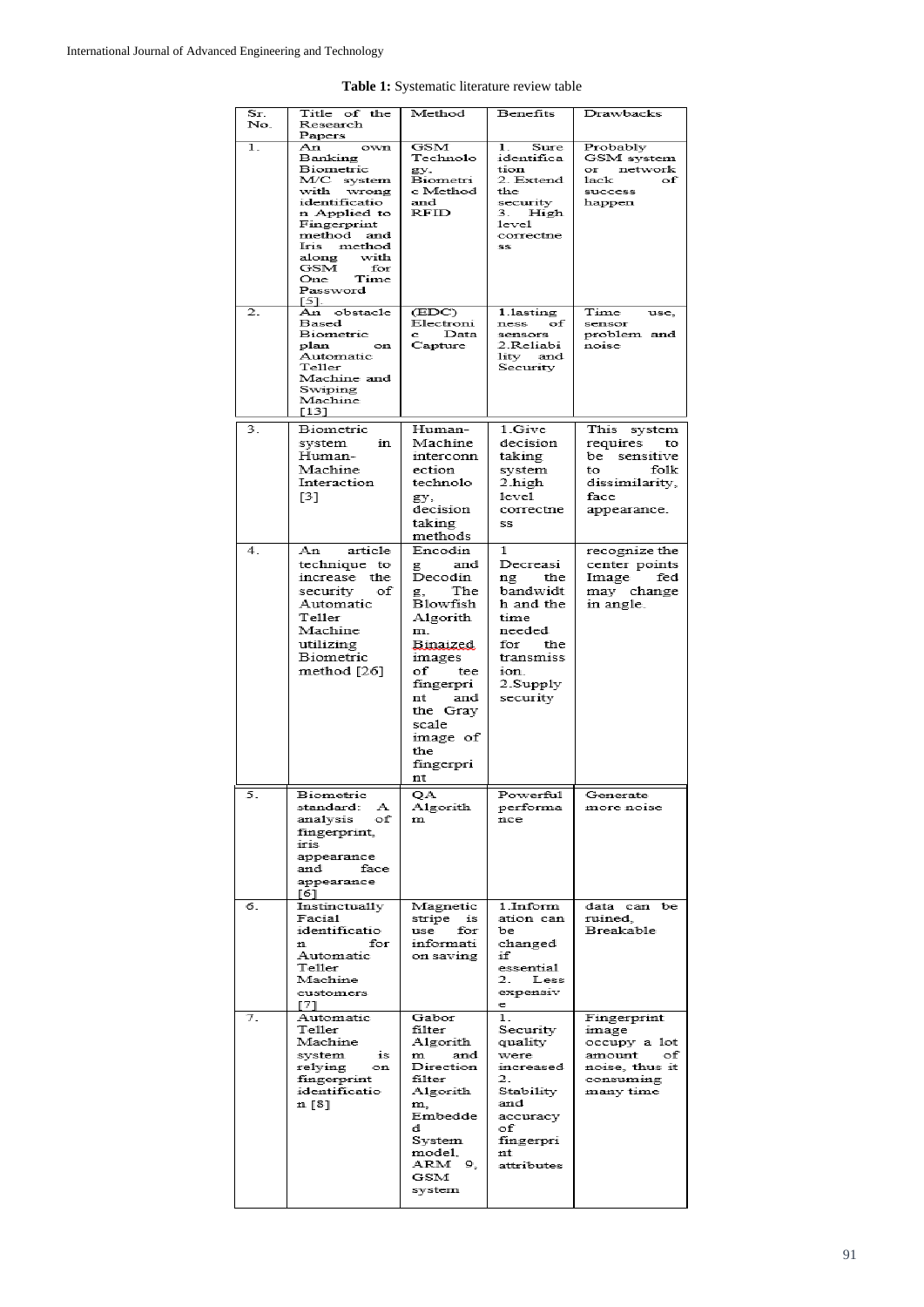Table 2: Biometric devices differentiation<sup>[16]</sup>

| Biometric<br>Technology | correctness      | price             | Devices<br>needed      | Socia                  |
|-------------------------|------------------|-------------------|------------------------|------------------------|
|                         |                  |                   |                        | acce<br>ptabl<br>eness |
| Iris<br>identification  | Higher           | Expensive         | Camera<br>Device       | Low                    |
| Facie<br>identification | Medium to<br>low | Medium            | Camera                 | High                   |
| Voice<br>identification | Medium           | Medium            | Microphone             | High                   |
| Fingerprint             | High             | Less<br>Expensive | Fingerprint<br>Scanner | High                   |

There are many methods for Biometric. They mainly include iris technology, face identification, voice identification, Fingerprints, palm technology, signature identification, etc. In our proposed system, we utilize fingerprints method because it gives high correctness, compares with other devices as less expensive.

#### **3. Problem Statement**

Every human has many kinds of bank accounts in many kinds of banks, customers require to carry many ATM cards for transaction deals, there may be many PINs for each account. Occasionally it happens that we disremember ours PINs, lose our ATM cards, ATM cards may be got rob, rob PINs such outline are faced in our daily life, so to reduce these problems, "Multi-banking Automatic Teller Machine System Utilizing GSM and Biometric Identification with Single Touch" is presented.

#### **4. Proposed System**

Plan a system which is modify the standard Automatic Teller Machine transaction system by fingerprint-based recognition method and GSM based identification transaction. For the aim of recognition, user fingerprint is needed for identification operation. Each one has unique fingerprint. Thus, due to person fingerprint is alter the traditional Automatic Teller Machine cards and PINs. After successful identification it provides all the bank account list of users and provides permit to execute transactions on the accounts. During the transaction operation a control move to the GSM system to complete an identification transaction from the bank side. This reduce the disadvantages of the existing ATM system with better security.

Objective of presented system –

- High level security-based transactions.
- To give access to many accounts in a single touch.
- Not required to keep multiple ATM cards and PINs.
- Gives many facilities as like intra and interbank transaction deals.

#### **5. Architecture**

The building design of the presented system shown in Figure: 1. the function of system began with reading the input from customer as a fingerprint of customer. This will be read by the fingerprint scanner. The input from customer will be confirmed from the information saved in the D.B and gets Verified.

The architecture of presented system model is divided into three different operating sets, A) Working of Fingerprint system B) Function of web Services C) Working of GSM system.

The D.B are saved on cloud system. Web services provide access to all bank accounts of customers.



**Fig 1:** Block Diagram of Presented System

## **a. Working of Fingerprint System**



**Fig 2:** Fingerprint working

Fingerprint scanner device reads the information through the optical (device) scanner sensor and identifies it with the enrolled information in the D.B on the cloud system. If identification is successful it gives a UID. Utilizing UID brings the detail data from bank D.B. In author [8] on cloud system we can securely hold critical information by the utilize of fingerprint this helps to utilize here cloud system. In author  $[2, \frac{5}{9}, 10]$  many of the optical scanners utilized the Minutiae Algorithm because it gives high level accuracy.

Fingerprint scanner device utilized for scanning is optical scanner. It mainly performs two works:

- Determines whether the plan of new fingerprint reflection matches the earlier stored reflection.
- Takes image of the fingerprint.

One of the major parts which require to consider, standard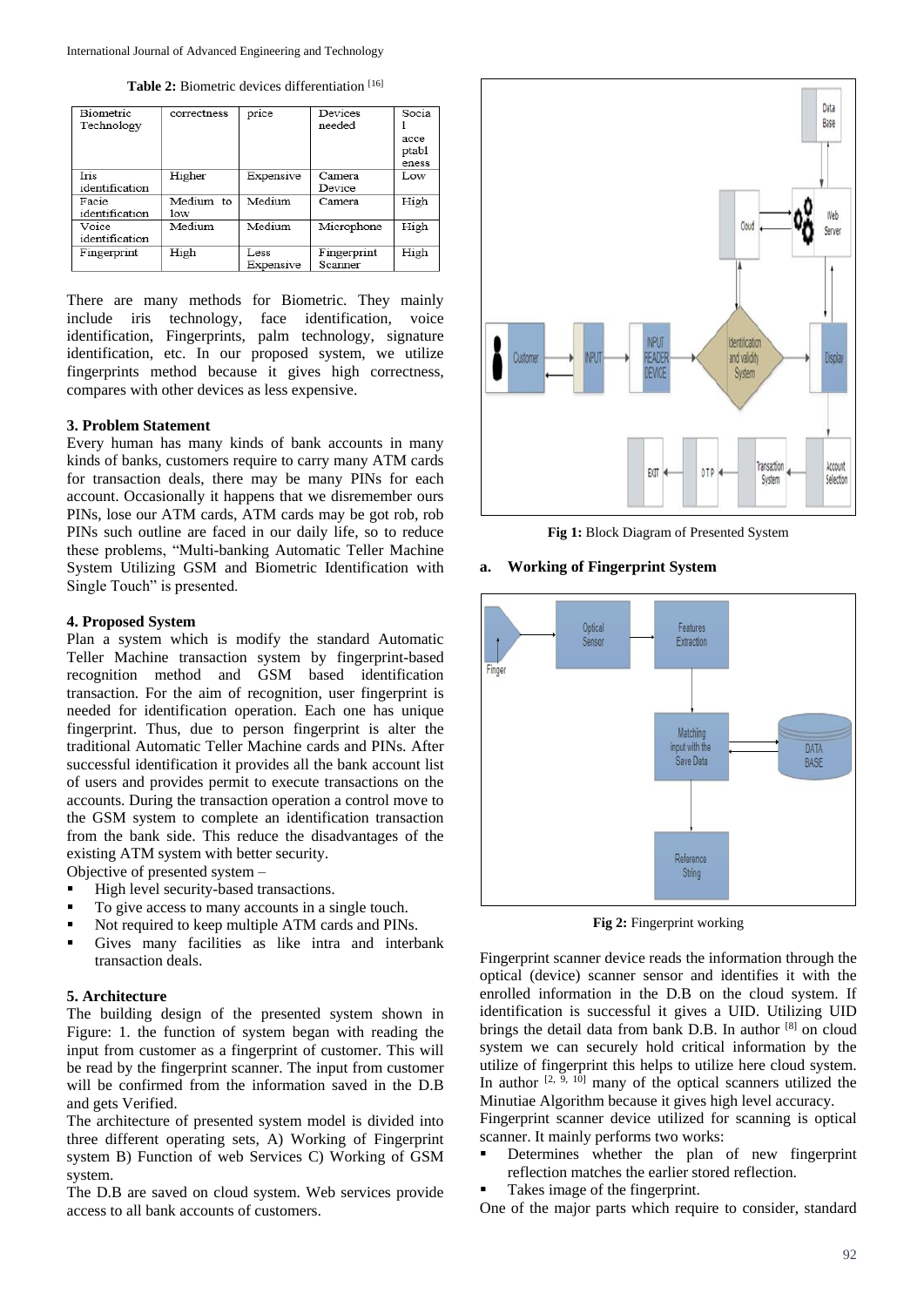of the finger reflection. Factors affected to the standard of reflection are

- Sensor states: Size, Noise, Dirtiness and customers cooperation.
- Skin states: Wetness, Dryness, Dirtiness, Permanent or Temporary Cuts, etc.

Once the fingerprint is verified the system model requests web services for the bank account details of the customer. The information of all bank accounts of customers are shown for the further transaction deals.

The following table shows the complete information of fingerprint Scanner devices [20]

**Table 3:** Fingerprint scanner devices

| <b>Fingerprints</b><br>Devices   | <b>Devices</b><br>used | Performance/Working | Cost      |
|----------------------------------|------------------------|---------------------|-----------|
| Optical<br>Scanner               | Scanner                | Higher              | Less      |
| Device                           |                        |                     | expensive |
| Ultrasonic.<br>Scanner<br>Device | Sensors                | Low                 | Expensive |
| Capacitive<br>Scanner<br>Device  | Capacitors             | Medium              | Expensive |

# b. Function of web Services system

Web services system play essential part of fetching information between cloud system and bank D.B & sends it to the ATM machine that is utilized for establishing as an interface for the customers.

# c. Performance of GSM system

The bank account information of customer is saved on cloud system in centralized way. The information of all bank accounts of bank account owner are shown. customer requires to choose one of the desire bank accounts for the transaction deals. If customer wants to send the money or debit the money from bank account, he/she will get One Time Password on registered mobile phone number. The GSM system created One Time Password for enforce verify [13, 14] transaction from the desire bank side.

This OTP requires to be entered for the transaction deal to be execute. Once the transaction is done system will return to home screen.

String numbers = "123456789"; Random rdm\_method = new Random(); char[]  $otp = new char[ln];$ for  $(int i = 0; i < In; i++)$ Į otp[i] =numbers.charAt(rdm\_method.nextInt(numbers.length()));

# **6. Mathematical model and condition transition diagram**

| System = $\{ I, S, i, o, s, f \}$                        |
|----------------------------------------------------------|
| $S = \{ S1, S2, S3, S4, S5, S6, S1, S12, \ldots, S1n \}$ |
| Where.                                                   |
| $I = initial state (customer).$                          |
| $S = states$ .                                           |
| $i =$ number of inputs.                                  |
| $o$ = number of outputs.                                 |
| s = success of case.                                     |
| $f =$ failure of case                                    |



**Fig 3:** State Transition figure

## **6. Benefits**

- All bank accounts of customer are run in a single touch thus not require to hold many ATM cards and remember their PINs.
- The proposed system is utilizing biometric rather of PINs for verification. Thus, the transaction deals become more secure.
- It suspends the cheat calls allied to the Automatic Teller Machine card identification and other all.

# **7. Conclusion**

In the presented card-less multi-banking Transaction Automatic Teller Machine system, take place the standard ATM. It has benefits such as saves production expenses of ATM cards and reduces disadvantages of the standard ATM system like holding many ATM cards, losing of ATM card, disremembering PINs, memorized many ATM PINs, cheat